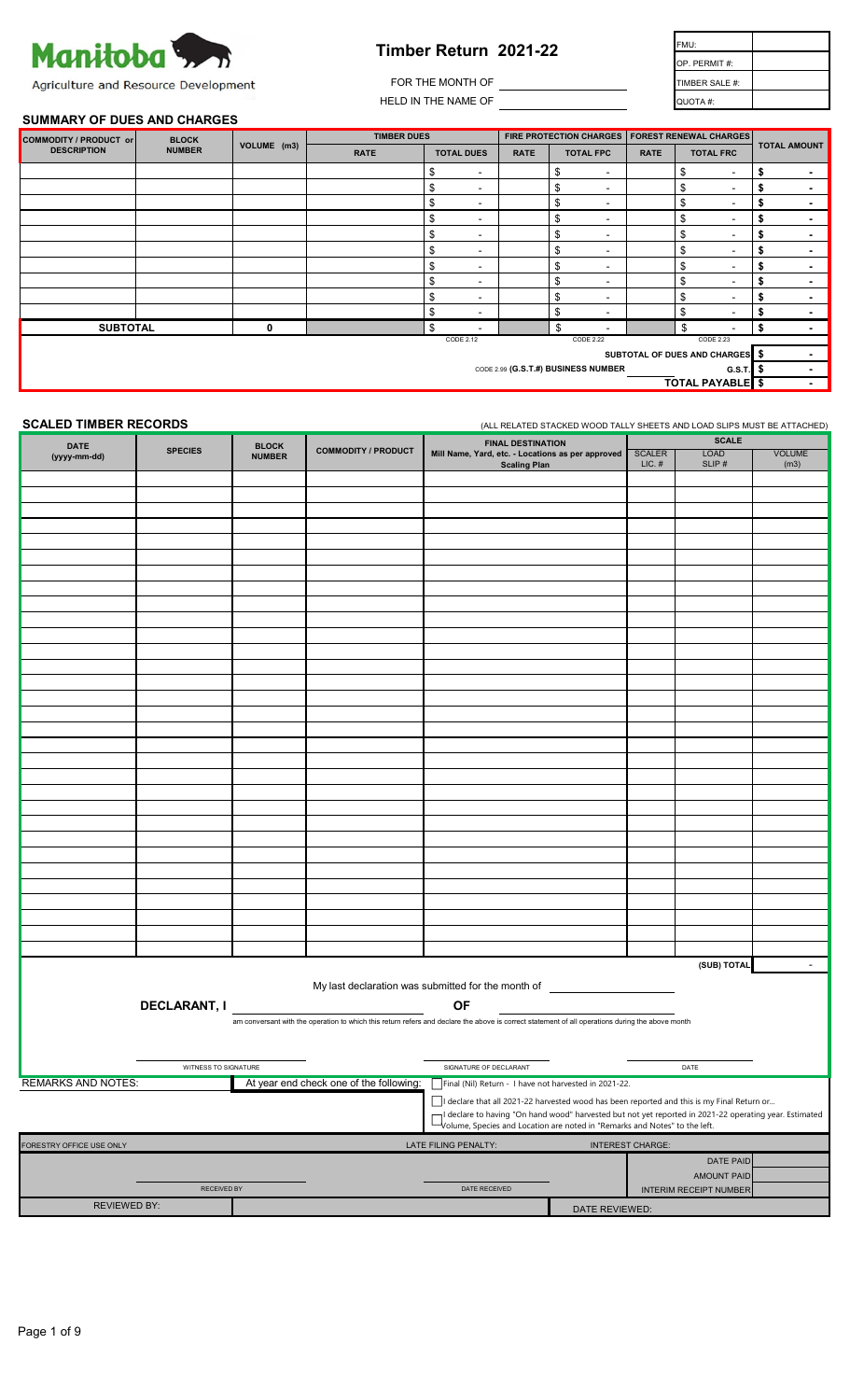

## **Timber Return 2021-22**

MULTIPLE PAGE All records on this page must summarized on page 1

**January-00**

FMU: **0** FOR THE MONTH OF **January-00** TIMBER SALE #: **0 HELD IN THE NAME OF**  $\begin{bmatrix} 0 & 0 & 0 \end{bmatrix}$  **and**  $\begin{bmatrix} 0 & 0 \end{bmatrix}$  $\begin{bmatrix} 0 & 0 \end{bmatrix}$ **0** OP. PERMIT #:

Agriculture and Resource Development

#### **SCALED TIMBER RECORDS** (ALL RELATED STACKED WOOD TALLY SHEETS AND LOAD SLIPS MUST BE ATTACHED)

| <b>DATE</b>  |                | <b>BLOCK</b>         |                                      | <b>FINAL DESTINATION</b>                                                                                                                           |                  | <b>SCALE</b>   |             |
|--------------|----------------|----------------------|--------------------------------------|----------------------------------------------------------------------------------------------------------------------------------------------------|------------------|----------------|-------------|
| (yyyy-mm-dd) | <b>SPECIES</b> | <b>NUMBER</b>        | <b>COMMODITY /</b><br><b>PRODUCT</b> | Mill Name, Yard, etc. - Locations as per approved<br>Scaling Plan                                                                                  | SCALER LIC. $\#$ | LOAD SLIP $\#$ | VOLUME (m3) |
|              |                |                      |                                      |                                                                                                                                                    |                  |                |             |
|              |                |                      |                                      |                                                                                                                                                    |                  |                |             |
|              |                |                      |                                      |                                                                                                                                                    |                  |                |             |
|              |                |                      |                                      |                                                                                                                                                    |                  |                |             |
|              |                |                      |                                      |                                                                                                                                                    |                  |                |             |
|              |                |                      |                                      |                                                                                                                                                    |                  |                |             |
|              |                |                      |                                      |                                                                                                                                                    |                  |                |             |
|              |                |                      |                                      |                                                                                                                                                    |                  |                |             |
|              |                |                      |                                      |                                                                                                                                                    |                  |                |             |
|              |                |                      |                                      |                                                                                                                                                    |                  |                |             |
|              |                |                      |                                      |                                                                                                                                                    |                  |                |             |
|              |                |                      |                                      |                                                                                                                                                    |                  |                |             |
|              |                |                      |                                      |                                                                                                                                                    |                  |                |             |
|              |                |                      |                                      |                                                                                                                                                    |                  |                |             |
|              |                |                      |                                      |                                                                                                                                                    |                  |                |             |
|              |                |                      |                                      |                                                                                                                                                    |                  |                |             |
|              |                |                      |                                      |                                                                                                                                                    |                  |                |             |
|              |                |                      |                                      |                                                                                                                                                    |                  |                |             |
|              |                |                      |                                      |                                                                                                                                                    |                  |                |             |
|              |                |                      |                                      |                                                                                                                                                    |                  |                |             |
|              |                |                      |                                      |                                                                                                                                                    |                  |                |             |
|              |                |                      |                                      |                                                                                                                                                    |                  |                |             |
|              |                |                      |                                      |                                                                                                                                                    |                  |                |             |
|              |                |                      |                                      |                                                                                                                                                    |                  |                |             |
|              |                |                      |                                      |                                                                                                                                                    |                  |                |             |
|              |                |                      |                                      |                                                                                                                                                    |                  |                |             |
|              |                |                      |                                      |                                                                                                                                                    |                  |                |             |
|              |                |                      |                                      |                                                                                                                                                    |                  |                |             |
|              |                |                      |                                      |                                                                                                                                                    |                  |                |             |
|              |                |                      |                                      |                                                                                                                                                    |                  |                |             |
|              |                |                      |                                      |                                                                                                                                                    |                  |                |             |
|              |                |                      |                                      |                                                                                                                                                    |                  |                |             |
|              |                |                      |                                      |                                                                                                                                                    |                  |                |             |
|              |                |                      |                                      |                                                                                                                                                    |                  |                |             |
|              |                |                      |                                      |                                                                                                                                                    |                  |                |             |
|              |                |                      |                                      |                                                                                                                                                    |                  |                |             |
|              |                |                      |                                      |                                                                                                                                                    |                  |                |             |
|              |                |                      |                                      |                                                                                                                                                    |                  |                |             |
|              |                |                      |                                      |                                                                                                                                                    |                  |                |             |
|              |                |                      |                                      |                                                                                                                                                    |                  |                |             |
|              |                |                      |                                      |                                                                                                                                                    |                  |                |             |
|              |                |                      |                                      |                                                                                                                                                    |                  |                |             |
|              |                |                      |                                      |                                                                                                                                                    |                  |                |             |
|              |                |                      |                                      |                                                                                                                                                    |                  |                |             |
|              |                |                      |                                      |                                                                                                                                                    |                  |                |             |
|              |                |                      |                                      |                                                                                                                                                    |                  |                |             |
|              |                |                      |                                      |                                                                                                                                                    |                  |                |             |
|              |                |                      |                                      |                                                                                                                                                    |                  |                |             |
|              |                |                      |                                      |                                                                                                                                                    |                  |                |             |
|              |                |                      |                                      |                                                                                                                                                    |                  | (SUB) TOTAL    | 0.00        |
|              |                |                      | DECLARANT, I                         | OF                                                                                                                                                 |                  |                |             |
|              |                |                      |                                      | am conversant with the operation to which this return refers and declare the above is a correct statement of all operations during the above month |                  |                |             |
|              |                |                      |                                      |                                                                                                                                                    |                  |                |             |
|              |                | WITNESS TO SIGNATURE |                                      | SIGNATURE OF DECLARANT                                                                                                                             |                  | DATE           |             |
|              |                |                      |                                      |                                                                                                                                                    |                  |                |             |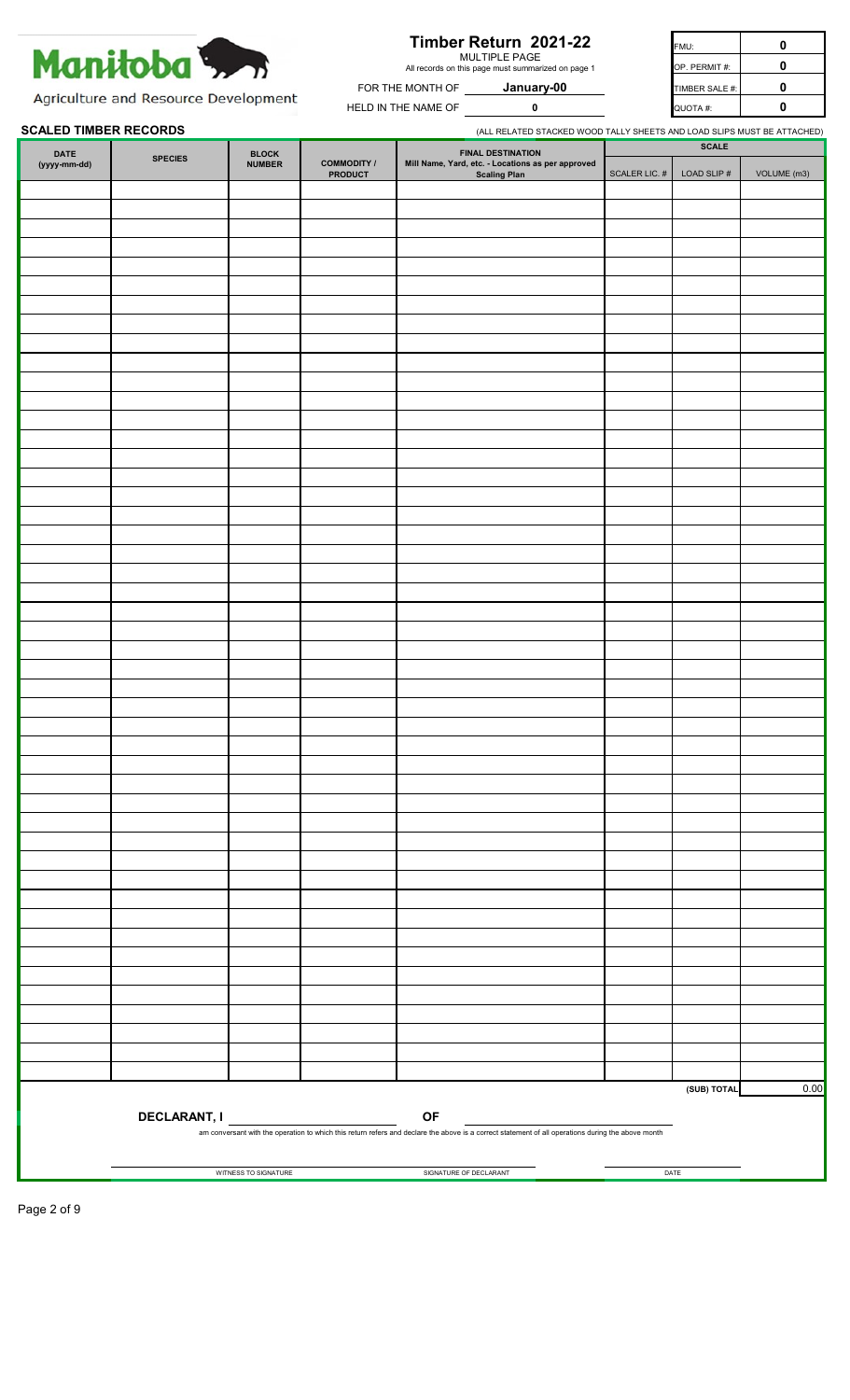

| 0 | FMU:           | Timber Return 2021-22                                               |                     |
|---|----------------|---------------------------------------------------------------------|---------------------|
| 0 | OP. PERMIT#:   | MULTIPLE PAGE<br>All records on this page must summarized on page 1 |                     |
| 0 | TIMBER SALE #: | January-00                                                          | FOR THE MONTH OF    |
| 0 | QUOTA #:       |                                                                     | HELD IN THE NAME OF |

Agriculture and Resource Development

#### **SCALED TIMBER RECORDS SCALED TIMBER RECORDS** (ALL RELATED STACKED WOOD TALLY SHEETS AND LOAD SLIPS MUST BE ATTACHED)

| $\overline{\text{DATE}}$ | <b>SPECIES</b> | ${\tt BLock}$        |                            |                                                                                                                                                    |                  | <b>SCALE</b>   |             |
|--------------------------|----------------|----------------------|----------------------------|----------------------------------------------------------------------------------------------------------------------------------------------------|------------------|----------------|-------------|
| (yyyy-mm-dd)             |                | <b>NUMBER</b>        | <b>COMMODITY / PRODUCT</b> | FINAL DESTINATION<br>Mill Name, Yard, etc. - Locations as per approved<br>Scaling Plan                                                             | SCALER LIC. $\#$ | LOAD SLIP $\#$ | VOLUME (m3) |
|                          |                |                      |                            |                                                                                                                                                    |                  |                |             |
|                          |                |                      |                            |                                                                                                                                                    |                  |                |             |
|                          |                |                      |                            |                                                                                                                                                    |                  |                |             |
|                          |                |                      |                            |                                                                                                                                                    |                  |                |             |
|                          |                |                      |                            |                                                                                                                                                    |                  |                |             |
|                          |                |                      |                            |                                                                                                                                                    |                  |                |             |
|                          |                |                      |                            |                                                                                                                                                    |                  |                |             |
|                          |                |                      |                            |                                                                                                                                                    |                  |                |             |
|                          |                |                      |                            |                                                                                                                                                    |                  |                |             |
|                          |                |                      |                            |                                                                                                                                                    |                  |                |             |
|                          |                |                      |                            |                                                                                                                                                    |                  |                |             |
|                          |                |                      |                            |                                                                                                                                                    |                  |                |             |
|                          |                |                      |                            |                                                                                                                                                    |                  |                |             |
|                          |                |                      |                            |                                                                                                                                                    |                  |                |             |
|                          |                |                      |                            |                                                                                                                                                    |                  |                |             |
|                          |                |                      |                            |                                                                                                                                                    |                  |                |             |
|                          |                |                      |                            |                                                                                                                                                    |                  |                |             |
|                          |                |                      |                            |                                                                                                                                                    |                  |                |             |
|                          |                |                      |                            |                                                                                                                                                    |                  |                |             |
|                          |                |                      |                            |                                                                                                                                                    |                  |                |             |
|                          |                |                      |                            |                                                                                                                                                    |                  |                |             |
|                          |                |                      |                            |                                                                                                                                                    |                  |                |             |
|                          |                |                      |                            |                                                                                                                                                    |                  |                |             |
|                          |                |                      |                            |                                                                                                                                                    |                  |                |             |
|                          |                |                      |                            |                                                                                                                                                    |                  |                |             |
|                          |                |                      |                            |                                                                                                                                                    |                  |                |             |
|                          |                |                      |                            |                                                                                                                                                    |                  |                |             |
|                          |                |                      |                            |                                                                                                                                                    |                  |                |             |
|                          |                |                      |                            |                                                                                                                                                    |                  |                |             |
|                          |                |                      |                            |                                                                                                                                                    |                  |                |             |
|                          |                |                      |                            |                                                                                                                                                    |                  |                |             |
|                          |                |                      |                            |                                                                                                                                                    |                  |                |             |
|                          |                |                      |                            |                                                                                                                                                    |                  |                |             |
|                          |                |                      |                            |                                                                                                                                                    |                  |                |             |
|                          |                |                      |                            |                                                                                                                                                    |                  |                |             |
|                          |                |                      |                            |                                                                                                                                                    |                  |                |             |
|                          |                |                      |                            |                                                                                                                                                    |                  |                |             |
|                          |                |                      |                            |                                                                                                                                                    |                  |                |             |
|                          |                |                      |                            |                                                                                                                                                    |                  |                |             |
|                          |                |                      |                            |                                                                                                                                                    |                  |                |             |
|                          |                |                      |                            |                                                                                                                                                    |                  |                |             |
|                          |                |                      |                            |                                                                                                                                                    |                  |                |             |
|                          |                |                      |                            |                                                                                                                                                    |                  |                |             |
|                          |                |                      |                            |                                                                                                                                                    |                  |                |             |
|                          |                |                      |                            |                                                                                                                                                    |                  |                |             |
|                          |                |                      |                            |                                                                                                                                                    |                  |                | 0.00        |
|                          |                |                      |                            |                                                                                                                                                    |                  | (SUB) TOTAL    |             |
|                          |                |                      | DECLARANT, I               | <b>OF</b>                                                                                                                                          |                  |                |             |
|                          |                |                      |                            | am conversant with the operation to which this return refers and declare the above is a correct statement of all operations during the above month |                  |                |             |
|                          |                |                      |                            |                                                                                                                                                    |                  |                |             |
|                          |                | WITNESS TO SIGNATURE |                            | SIGNATURE OF DECLARANT                                                                                                                             |                  | DATE           |             |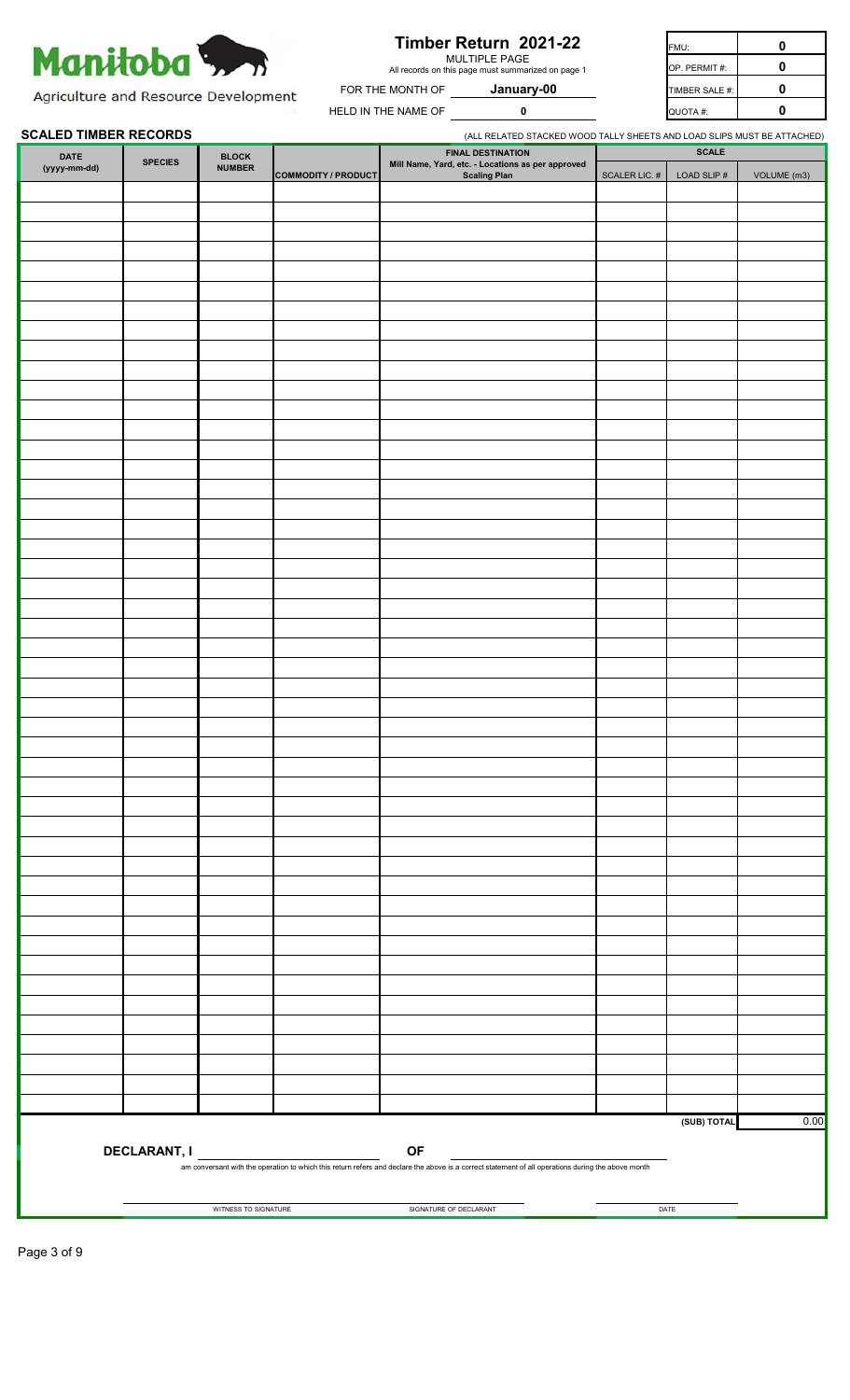## **Manitoba's Monthly Timber Returns**

## **All timber delivered to a destination other than an FML and/or an EDT Mill must be reported and paid for by the Cutting Right holder (Quota holders or Timber Sale holders).**

All timber that meets the above definition must be reported on the monthly timber return. The return only needs to be completed for months when Crown timber is moved or delivered. The return must be submitted by the end of the month following the month in which the timber was moved.

## **PROCESS FOR SUBMISSION**

The return must be submitted on or before the last day of the month following the month in which timber was scaled or moved. For example, a timber return must be submitted by the last business day of May for all Crown timber scaled or moved during the month of April. If no Crown timber is moved during a month then no return is required.

## **Final Return**

**A Final Return is required when operations are completed for the operating year or to declare you have not operated that year. A Final return must be submitted by April 30th. In the box on the lower right of the form, please check the applicable response. In the Remarks section include an estimate of on hand wood by species and location, use back of page if required. Return must be signed as usual.**

The timber return must be submitted to designated regional or district Forestry offices. It will be received by Forestry staff if all supporting documentation is attached.

Timber returns will be considered *received* when

A completed, signed hard-copy of the return is submitted with

All related load slips attached (**White copies**)

If timber was stacked scaled - All related stacked wood tally sheets attached

If timber was mass scaled - All weigh scale tickets from the destination mill.

If complete, the return must be date stamped received. The Timber Sale holder should keep a copy of the timber return for their records.

## *Electronic Version and E-mail*

The return can be electronically completed using the MS Excel version. This version can then be submitted by e-mail. The electronic copy is to be emailed to the Regional Office and the Timber Sales and Revenue Clerk, Forestry Branch, Winnipeg. Email addresses will be provided upon request.

If an electronic copy is submitted the original signed hard copy must be received, accompanied with all load slips, weigh scale tickets and tally sheets within five business days of the electronic copy. The date to be entered on the 'date received' line of the return is the date the electronic copy was received, if all supporting documentation is received within five business days. If all required hard copy documents aren't received in this time frame then the date the electronic copy was e-mailed will be disregarded.

## *Late Filing Penalties*

Late filing penalties will be assessed for returns not received by the last day of the month in which it is due. The late filing penalty is the greater of \$50 or 1% of the dues and charges payable on account of timber scaled in the month in question, for each month or part of a month that the return is outstanding.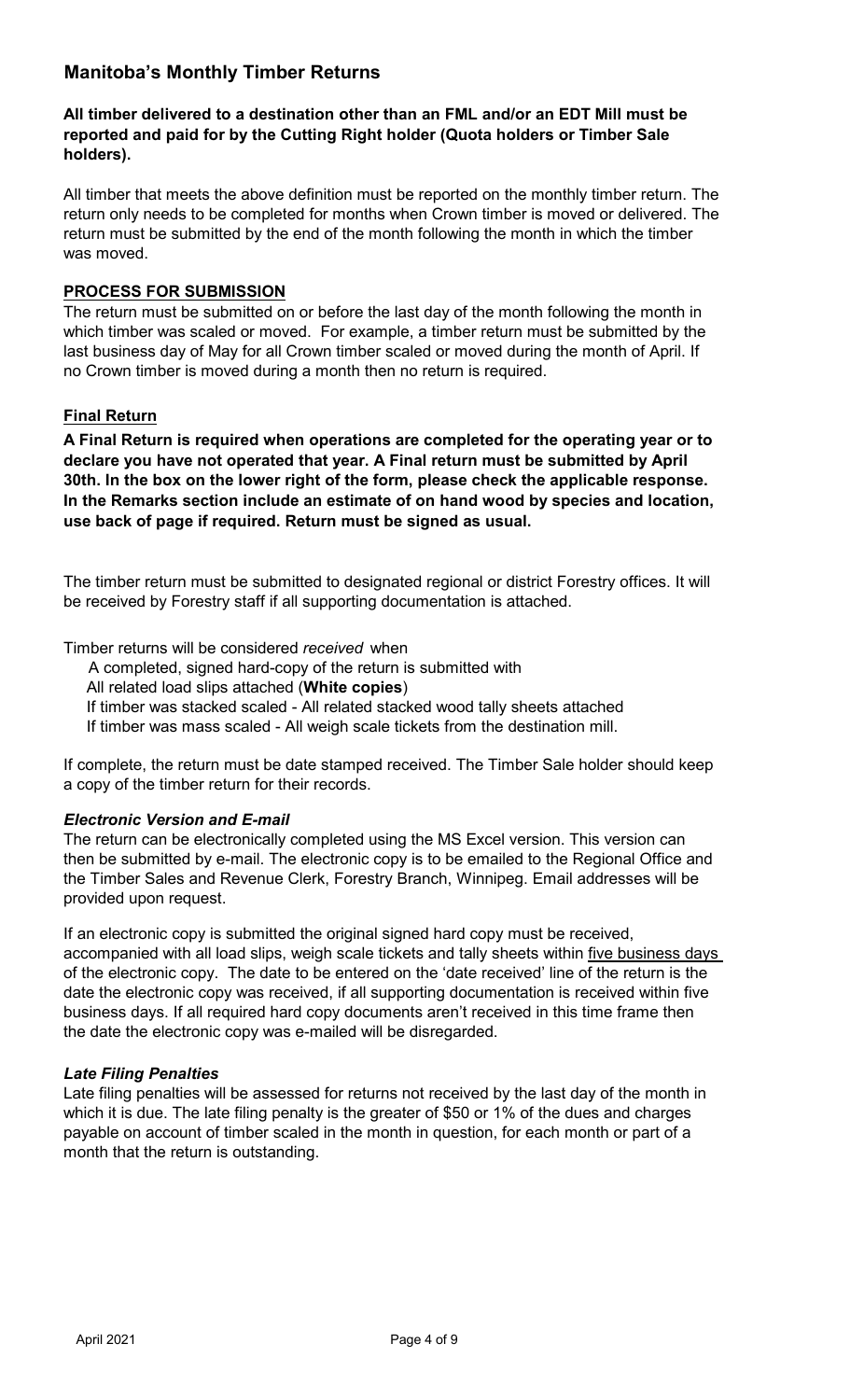## **PAYMENT**

Payment of all Dues, Forest Renewal Charge (FRC) and Fire Protection Charge (FPC) declared on a return must be made to the Crown (Minister of Finance), by the end of the month following the month the timber return was due. For example payment is required on the last business day of June for a return due in May for all Crown timber scaled or moved during April.

## *Late Payment Penalties and Interest*

The penalty for late payment is the greater of \$50 or 1% of the total amount owing for each month or part of a month the dues and charges remain owing and unpaid. Interest will also be payable on any unpaid dues or charges.

## *Errors in Timber Returns*

If an error is discovered in a monthly timber return that results in a failure to pay all dues or charges that were properly payable, then the outstanding dues and charges plus interest must be paid immediately.

## **FAILURE TO DECLARE**

Failure to report all timber that should be included in a monthly timber return will result in a penalty on the timber that was not reported in the return of four (4) times the dues and charges that would ordinarily be payable.

## **Instructions for Completing Monthly Timber Return Forms**

## **The following are detailed instructions for completing the Timber Return form. For further information contact your local Forestry office.**

## **HEADING (TOP SECTION)**

Fill in *FMU, Operating Permit number, Timber Sale number* and *Quota number* (only one Timber Sale and one Operating Permit number per Timber Return)

Fill in *For the Month of* … (one timber return per month). If using the electronic version choose a month from the drop down menu.

Fill in *Held in the name of …* with the Cutting Right holder's name (Timber Sale or Quota holder).

## **SCALED TIMBER RECORDS SECTION**

This section must be completed for all Crown timber moved during the month. Each load or stack must be scaled by a licenced scaler and supported with all related load slips and stacked wood tally sheets completed.

There are two ways this section can be completed depending on where and how the Crown timber is scaled:

- **1. Scaled on a truck.**
- **2. Scaled in a stack at its final destination.**

## *For Crown Timber Scaled on a Truck*

## *Date*

Fill in the date (month and day) for each load scaled. List the entries starting at the top with the earliest date and move down.

## *Species*

Indicate the species or species mix (using the species examples below) for each load scaled. If using the electronic version pick the appropriate choice from the drop-down menu.

| <b>White Spruce</b> | IJack Pine      | <b>Trembling Aspen</b> | <b>I</b> Oak   |
|---------------------|-----------------|------------------------|----------------|
| <b>Black Spruce</b> | <b>Red Pine</b> | <b>Balsam Poplar</b>   | lAsh           |
| SPRUCE-ALL          | lBalsam Fir     | White Birch            | <b>I</b> OTHER |
| <b>ICONIFER-ALL</b> | Tamarack        | <b>POPLAR-AIL</b>      |                |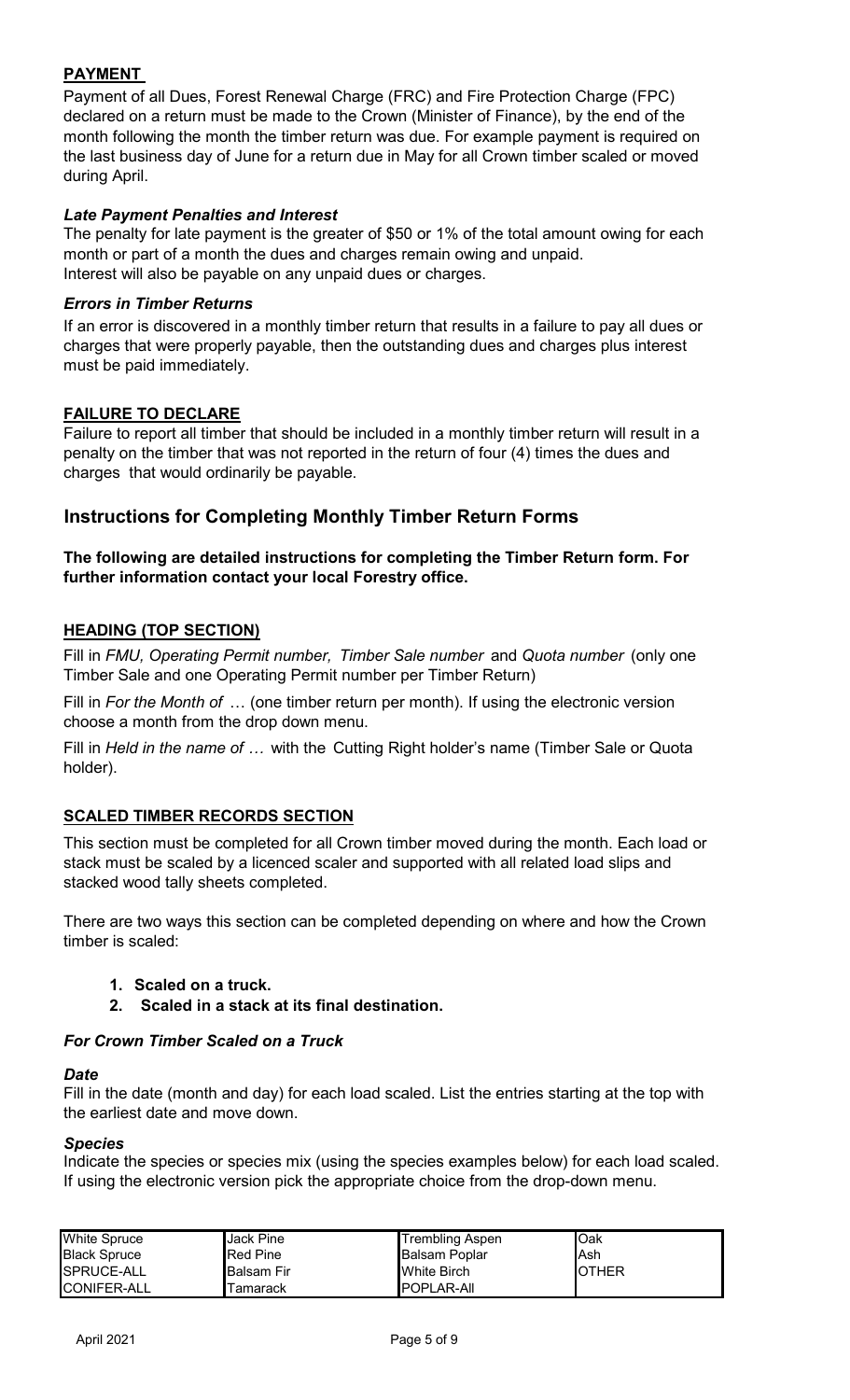## *Block Number*

For each load scaled indicate the harvest block number.

## *Commodity*

For each load scaled indicate the commodity/forest product that it will be manufactured into, using the commodity/forest product examples below, including salvage. If using the electronic version pick the appropriate choice from the drop-down menu. Note: SW is softwood, HW is Hardwood.

| <b>SW Lumber</b>         | Kraft (Roundwood)     | Fuelwood (Green)         |
|--------------------------|-----------------------|--------------------------|
| SW Lumber (Salvage)      | Kraft (Chips)         | Fuelwood (Salvage)       |
| SW Lumber (Tamarack)     | Kraft (Salvage)       | Fuelwood (Tamarack)      |
| <b>HW Lumber</b>         | Kraft (Tamarack)      | Pallet Stock - SW        |
| HW Lumber (Salvage)      | Newsprint (Roundwood) | <b>Pallet Stock - HW</b> |
| OSB/Board                | Newsprint (Chips)     | Post & Rails             |
| OSB/Board (Salvage)      | Newsprint (Salvage)   | Post & Rails (Salvage)   |
| OSB/Board (Tamarack)     | Newsprint (Tamarack)  | Post & Rails (Tamarack)  |
| Christmas Trees (pieces) | Other                 |                          |

## *Final Destination*

Indicate the final destination for each load scaled. This must include mill name, and/or town and must match the approved destinations listed on the scaling plan for the Timber Sale.

## *Scaler's Licence Number*

Indicate the Scaler's Licence number for the person who scaled each load. This must match the stacked wood tally sheet.

## *Load Slip Number*

Indicate the Manitoba load slip number for each load. This must match the attached load slip.

## *Volume*

Transfer the net solid volume in cubic metres (m $^3)$  from the stacked wood tally sheet for each load. It should be recorded to two decimal places.

## *For Crown Timber Scaled in a Stack at its Final Destination*

Stacks should scaled on a regular basis. Stacks should be clearly identified and separated to ensure future month's deliveries are not mixed. Prior to each month end all stacks must be scaled for Crown dues payment.

#### *Date*

Fill in the date (month and day) for each stack scaled. List the entries starting at the top with the earliest date and move down.

#### *Species*

Indicate the species or species mix (using the species examples below) for each stack scaled. If using the electronic version pick the appropriate choice from the drop-down menu.

| <b>White Spruce</b> | <b>Jack Pine</b>    | <b>Trembling Aspen</b> | <b>l</b> Oak   |
|---------------------|---------------------|------------------------|----------------|
| <b>Black Spruce</b> | <b>Red Pine</b>     | <b>Balsam Poplar</b>   | lAsh           |
| SPRUCE-ALL          | <b>I</b> Balsam Fir | <b>White Birch</b>     | <b>I</b> OTHER |
| <b>CONIFER-ALL</b>  | Tamarack            | <b>IPOPLAR-AII</b>     |                |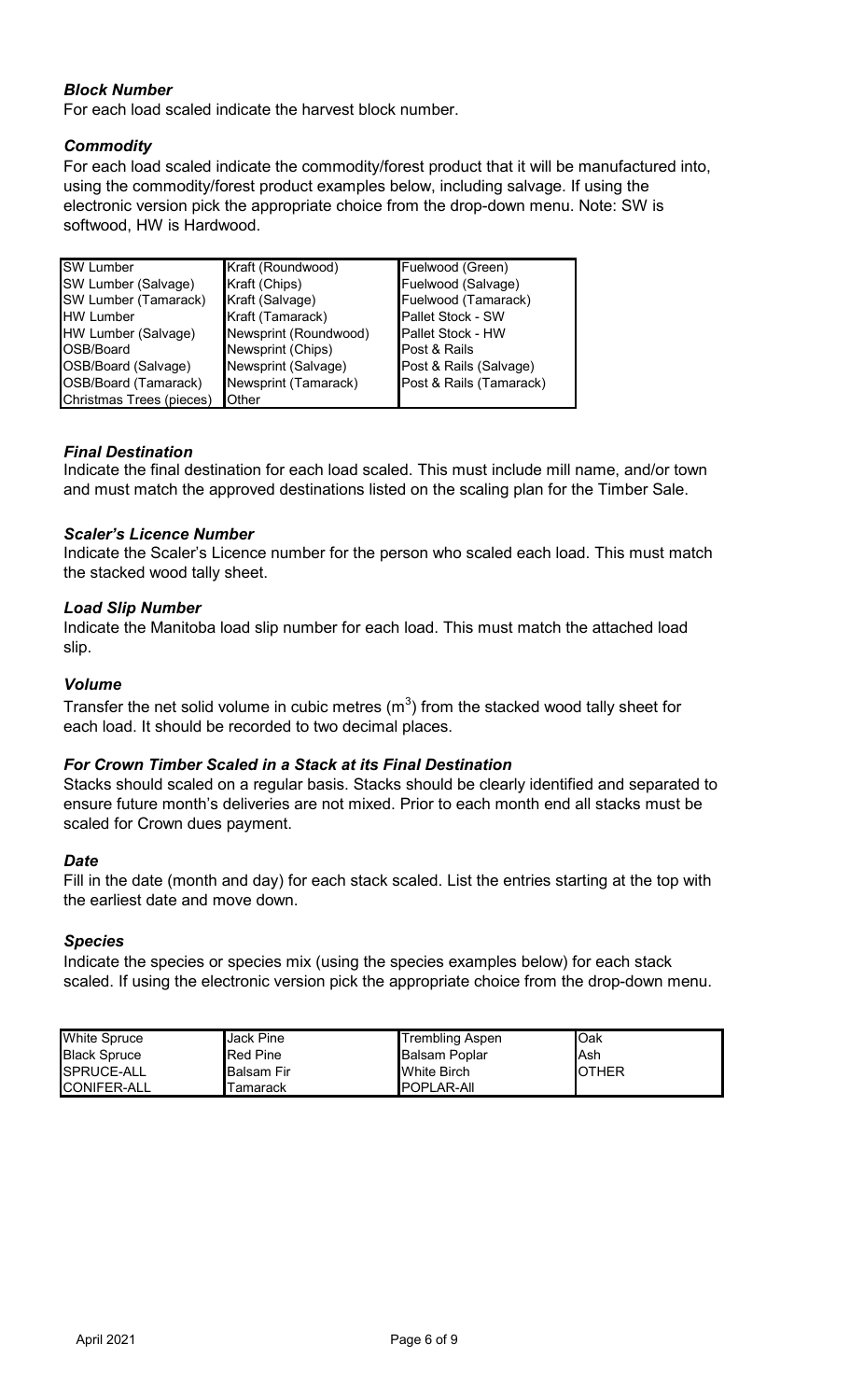## **Commodity**

For each stack scaled indicate the commodity/forest product that it will be manufactured into, using the commodity/forest product examples below, including salvage. If using the electronic version pick the appropriate choice from the drop-down menu. Note: SW is softwood, HW is Hardwood.

| <b>SW</b> Lumber         | Kraft (Roundwood)     | Fuelwood (Green)         |
|--------------------------|-----------------------|--------------------------|
| SW Lumber (Salvage)      | Kraft (Chips)         | Fuelwood (Salvage)       |
| SW Lumber (Tamarack)     | Kraft (Salvage)       | Fuelwood (Tamarack)      |
| <b>HW Lumber</b>         | Kraft (Tamarack)      | Pallet Stock - SW        |
| HW Lumber (Salvage)      | Newsprint (Roundwood) | <b>Pallet Stock - HW</b> |
| OSB/Board                | Newsprint (Chips)     | Post & Rails             |
| OSB/Board (Salvage)      | Newsprint (Salvage)   | Post & Rails (Salvage)   |
| OSB/Board (Tamarack)     | Newsprint (Tamarack)  | Post & Rails (Tamarack)  |
| Christmas Trees (pieces) | <b>Other</b>          |                          |

## *Final Destination*

Indicate the final destination for each stack scaled. This must include mill name, and/or town and must match the approved destinations listed on the scaling plan for the Timber Sale.

## *Scaler's Licence Number*

Indicate the Scaler's Licence number for the person who scaled each stack. This must match the stacked wood tally sheet.

## *Load Slip Number*

Indicate the stack number for each stack scaled. This must match the stacks listed on the attached stacked wood tally sheet.

## *Volume*

Transfer the net solid volume in cubic metres (m $^3)$  from the stacked wood tally sheet for each stack. It should be recorded to two decimal places.

## **SUMMARY OF DUES AND CHARGES**

This section is a summary of the Scaled Timber Records and is used for dues and charges calculation.

## *Commodity/Product or Description*

For each different Commodity/Product/Block Number listed below in the Scaled Timber Records Section there should be one entry. Be sure to precisely identify the commodity because dues and charges rates may be different. Example: SW Lumber vs. SW Lumber (Salvage). If Tamarack is being reported choose the commodity that contains (Tamarack). Example SW Lumber (Tamarack).

Penalty charges and piece products (Christmas trees) may be entered under commodity.

If using the electronic version press the *Summarize* button below this section and all commodities, volumes and block numbers will be summarized for all sheets.

## *Block Number*

Summarize the volumes by Commodity/Product and Block Number. If using the electronic version press the *Summarize* button below this section and all commodities, volumes and block numbers will be summarized.

## *Volume m <sup>3</sup>*

Summarize the volumes by Commodity/Product. If using the electronic version press the *Summarize* button below this section and all commodities and volumes will be summarized. Ensure the sub-total volume from the Stacked Timber Records sections equals the sub-total in the Summary of Dues and Charges section.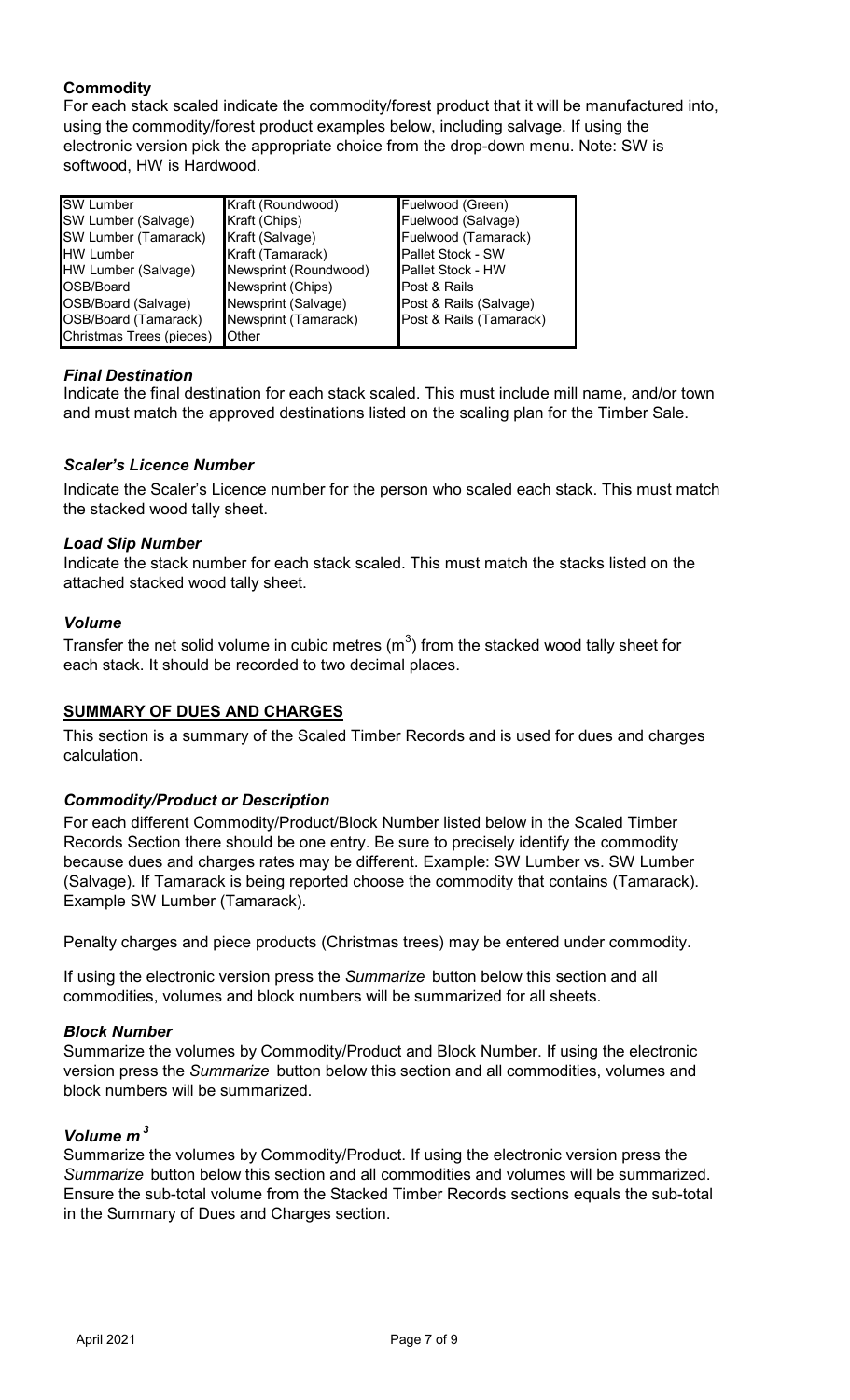## *Dues - Rate*

Enter the Crown Timber Dues rate for the commodity/product for the month. If you are declaring timber for an auction sale or salvage enter the approved rate. Monthly Crown timber dues rates are found at:

[https://gov.mb.ca/forest/forestry/crown\\_timber/history/index.html](https://gov.mb.ca/forest/forestry/crown_timber/history/index.html) 

## *Dues - Total Dues*

The total dues for each commodity/product must be calculated by multiplying the summarized volume (m $^3$ ) by the rate for the commodity/product for the month. If using the electronic version Total Dues will calculate automatically after the rate is entered.

## *Fire Protection Charge (FPC) - Rate*

Enter the Fire Protection Charge, \$0.17/  $\text{m}^3$ . If you are using the electronic version select the appropriate rate from the drop down list. If you are declaring timber for an auction sale or salvage enter the approved rate.

## **Salvage FPC Rates as of April 1, 2017:**

| 25% reduction in FPC charges | \$0.13/m3 |
|------------------------------|-----------|
| 50% reduction in FPC charges | \$0.09/m3 |
| 75% reduction in FPC charges | \$0.04/m3 |

## *Fire Protection Charge (FPC) -* **Total FPC**

The Total FPC for each commodity/product must be calculated by multiplying the summarized volume (m $^3$ ) by the FPC rate. If using the electronic version Total FPC will calculate automatically after the rate is entered.

## *Forest Renewal Charges (FRC) – Rate*

Enter the FRC rate for the commodity/product. If you are using the electronic version select the appropriate rate from the drop down list. If you are declaring timber for an auction sale or salvage enter the approved rate. The rates as of April 1, 2017 are \$5.75/m $^3$  for softwood and  $$0.50/m<sup>3</sup>$  for hardwood & tamarack.

## **Salvage FRC Rates as of April 1, 2017:**

|                              | <b>Softwood</b>       | <b>Hardwood and Tamarack</b> |
|------------------------------|-----------------------|------------------------------|
| 25% reduction in FRC charges | \$4.31/ $m3$          | \$0.38/m <sup>3</sup>        |
| 50% reduction in FRC charges | \$2.88/ $m3$          | $$0.25/m^3$                  |
| 75% reduction in FRC charges | \$1.44/m <sup>3</sup> | \$0.13/m <sup>3</sup>        |

## *Forest Renewal Charges (FRC) -* **Total FRC**

The Total FRC for each commodity/product must be calculated by multiplying the summarized volume (m $^3$ ) by the FRC rate for the commodity/product. If using the electronic version Total FRC will calculate automatically after the rate is entered.

## *Total Amount*

This is the total dues and charges for each commodity. For each line add Total Dues, Total FRC and Total FPC to determine the total amount per commodity/product. If using the electronic version the Total Amount will calculate automatically.

## **Subtotal of Dues and Charges**

This is the total dues and charges for the Return. Add all entries in the Total Amount column. If using the electronic version the Subtotal will calculate automatically.

## **G.S.T. Payable**

If the Timber Sale holder does not have a G.S.T. number the G.S.T. must be applied. Multiply the Subtotal of dues and charges by the G.S.T. rate (5%). Note: If using the electronic version the G.S.T. will automatically be calculated and applied if a G.S.T. business number is not entered.